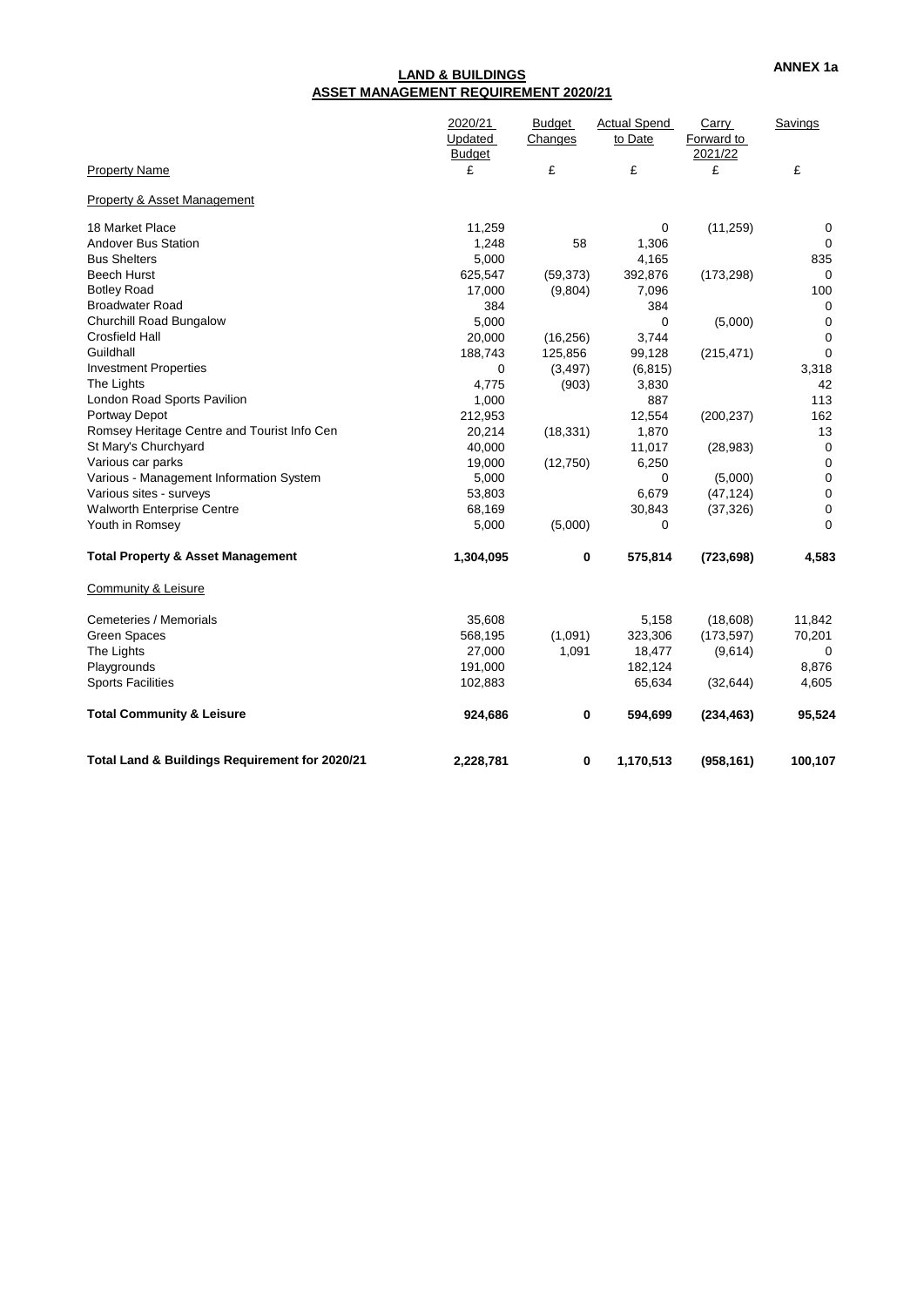### **VEHICLES & PLANT - ASSET MANAGEMENT REQUIREMENT 2020/21**

| <u>Unit</u>                             | <b>Type of Asset</b>                                       | 2020/21<br>Updated<br><b>Budget</b> | Changes to<br>budget | <b>Actual Spend</b><br>to date | Carry<br>Forward to<br>2021/22 | Savings          |
|-----------------------------------------|------------------------------------------------------------|-------------------------------------|----------------------|--------------------------------|--------------------------------|------------------|
|                                         |                                                            | £                                   | £                    | £                              | £                              | £                |
| Grounds Maintenance                     | <b>Rotary Mower</b>                                        | 18,500                              |                      |                                | (18, 100)                      | 400              |
| <b>Grounds Maintenance</b>              | <b>Rotary Mower</b>                                        | 18,500                              |                      |                                | (18, 100)                      | 400              |
| <b>Grounds Maintenance</b>              | <b>Rotary Mower</b>                                        | 18,500                              |                      |                                | (18, 100)                      | 400              |
| <b>Grounds Maintenance</b>              | <b>Cylinder Mower</b>                                      | 32,000                              |                      | 32,450                         |                                | (450)            |
| <b>Grounds Maintenance</b>              | <b>Cylinder Mower</b>                                      | 32,000                              |                      | 32,450                         |                                | (450)            |
| <b>Grounds Maintenance</b>              | <b>Rotary Mower</b>                                        | 26,000                              |                      |                                | (23, 750)                      | 2,250            |
| Grounds Maintenance                     | <b>Tipper</b>                                              | 32,240                              |                      | 32,240                         |                                | 0                |
| Grounds Maintenance                     | <b>Tipper</b>                                              | 32,240                              |                      | 32,240                         |                                | 0                |
| Grounds Maintenance                     | <b>Tipper</b>                                              | 32,240                              |                      | 32,240                         |                                | 0                |
| <b>Grounds Maintenance</b>              | <b>Tipper</b>                                              | 32,240                              |                      | 32,240                         |                                | 0                |
| <b>Grounds Maintenance</b>              | <b>Tipper</b>                                              | 32,240                              |                      | 32,240                         |                                | 0                |
| <b>Street Cleansing</b>                 | <b>Tipper</b>                                              | 36,000                              | 3,200                |                                | (39, 250)                      | (50)             |
| <b>Street Cleansing</b>                 | <b>Tipper</b>                                              | 36,000                              | 3,200                |                                | (39, 250)                      | (50)             |
| <b>Street Cleansing</b>                 | <b>Tipper</b>                                              | 36,000                              | 3,200                |                                | (39, 250)                      | (50)             |
| <b>Waste Collection</b>                 | <b>Tipper</b>                                              | 40,000                              | 10,900               |                                | (50, 936)                      | (36)             |
| <b>Waste Collection</b>                 | <b>Tipper</b>                                              | 40,000                              | 10,900               |                                | (50, 936)                      | (36)             |
| Grounds Maintenance                     | Trailer                                                    | 1,500                               |                      |                                | (1,383)                        | 117              |
| <b>Grounds Maintenance</b>              | Trailer                                                    | 3,200                               | 450                  |                                | (3,675)                        | (25)             |
| <b>Grounds Maintenance</b>              | Trailer                                                    | 3,200                               | 450                  |                                | (3,675)                        | (25)             |
| Grounds Maintenance                     | Van                                                        | 18,500                              | 2,700                |                                | (21, 266)                      | (66)             |
| Grounds Maintenance                     | Van                                                        | 19,000                              | 2,700                |                                | (21, 266)                      | 434              |
| <b>Street Cleansing</b>                 | <b>Tipper</b>                                              | 32,000                              |                      |                                | (31, 632)                      | 368              |
| <b>Street Cleansing</b>                 | <b>Tipper</b>                                              | 32,000                              |                      |                                | (31, 632)                      | 368              |
| <b>Street Cleansing</b>                 | <b>Tipper</b>                                              | 32,000                              |                      |                                | (31, 632)                      | 368              |
| <b>Street Cleansing</b>                 | <b>Tipper</b>                                              | 32,000                              |                      |                                | (31, 632)                      | 368              |
| <b>Street Cleansing</b>                 | <b>Tipper</b>                                              | 32,000                              |                      |                                | (31, 632)                      | 368              |
| <b>Street Cleansing</b>                 | <b>Tipper</b>                                              | 32,000                              |                      |                                | (31, 632)                      | 368              |
| Vehicle Workshop                        | Van                                                        | 28,000                              | (28,000)             |                                |                                | 0                |
| <b>Waste Collection</b>                 | Refuse Vehicle                                             | 176,805                             | 100                  | 176,934                        |                                | (29)             |
| <b>Waste Collection</b>                 | Refuse Vehicle                                             | 176,805                             | 100                  | 176,934                        |                                | (29)             |
| <b>Waste Collection</b>                 | Refuse Vehicle                                             | 176,805                             | 100                  | 176,934                        |                                | (29)             |
| <b>Grounds Maintenance</b>              | <b>Specialist Equipment</b>                                | 6,700                               |                      | 6,650                          |                                | 50               |
| <b>Grounds Maintenance</b>              | Ride on mower                                              | 20,000                              |                      | 14,535                         |                                | 5,465            |
| Grounds Maintenance<br>Vehicle Workshop | Articial pitch renovation machine                          | 6,000                               |                      | 5,825                          |                                | 175              |
| Vehicle Workshop                        | <b>Specialist Equipment</b><br><b>Specialist Equipment</b> | 5,500<br>10,000                     | (10,000)             | 5,794                          |                                | (294)<br>0       |
| Vehicle Workshop                        | Fleet Management System                                    | 38,000                              |                      | 19,000                         | (19,000)                       | 0                |
| Vehicle Workshop                        | Vehicle Maintenance                                        | 100,000                             |                      | 100,000                        |                                | 0                |
| Grounds Maintenance                     | <b>Tipper</b>                                              | 31,980                              |                      | 31,980                         |                                | 0                |
| <b>Grounds Maintenance</b>              | <b>Tipper</b>                                              | 31,980                              |                      | 31,980                         |                                | 0                |
| Grounds Maintenance                     | <b>Tipper</b>                                              | 32,240                              |                      | 32,240                         |                                | 0                |
| <b>Grounds Maintenance</b>              | <b>Tipper</b>                                              | 32,240                              |                      | 32,240                         |                                | 0                |
| Grounds Maintenance                     | <b>Tipper</b>                                              | 32,240                              |                      | 32,240                         |                                | 0                |
| Grounds Maintenance                     | <b>Tipper</b>                                              | 32,240                              |                      | 32,240                         |                                | 0                |
| Grounds Maintenance                     | <b>Tipper</b>                                              | 32,240                              |                      | 32,240                         |                                | 0                |
| Pest Control                            | Van                                                        | 21,833                              |                      | 21,837                         |                                | (4)              |
| <b>Pest Control</b>                     | Van                                                        | 21,833                              |                      | 21,837                         |                                | (4)              |
| <b>Grounds Maintenance</b>              | Van                                                        | 27,957                              |                      | 27,967                         |                                | (10)             |
| Grounds Maintenance                     | Van                                                        | 27,957                              |                      | 27,967                         |                                | (10)             |
| <b>Grounds Maintenance</b>              | <b>Tipper</b>                                              | 32,240                              |                      | 32,240                         |                                | 0                |
| Grounds Maintenance                     | <b>Tipper</b>                                              | 32,240                              |                      | 32,240                         |                                | 0                |
| Grounds Maintenance                     | <b>Specialist Equipment</b>                                | 1,231                               |                      | 1,231                          |                                | 0                |
| <b>Grounds Maintenance</b>              | Excavator                                                  | 18,495                              |                      | 18,495                         |                                | 0                |
| Vehicle Workshop                        | Van                                                        | 26,758                              |                      | 26,758                         |                                | (0)              |
| Grounds Maintenance                     | <b>Rotary Mower</b>                                        | 14,600                              |                      | 14,600                         |                                | $\boldsymbol{0}$ |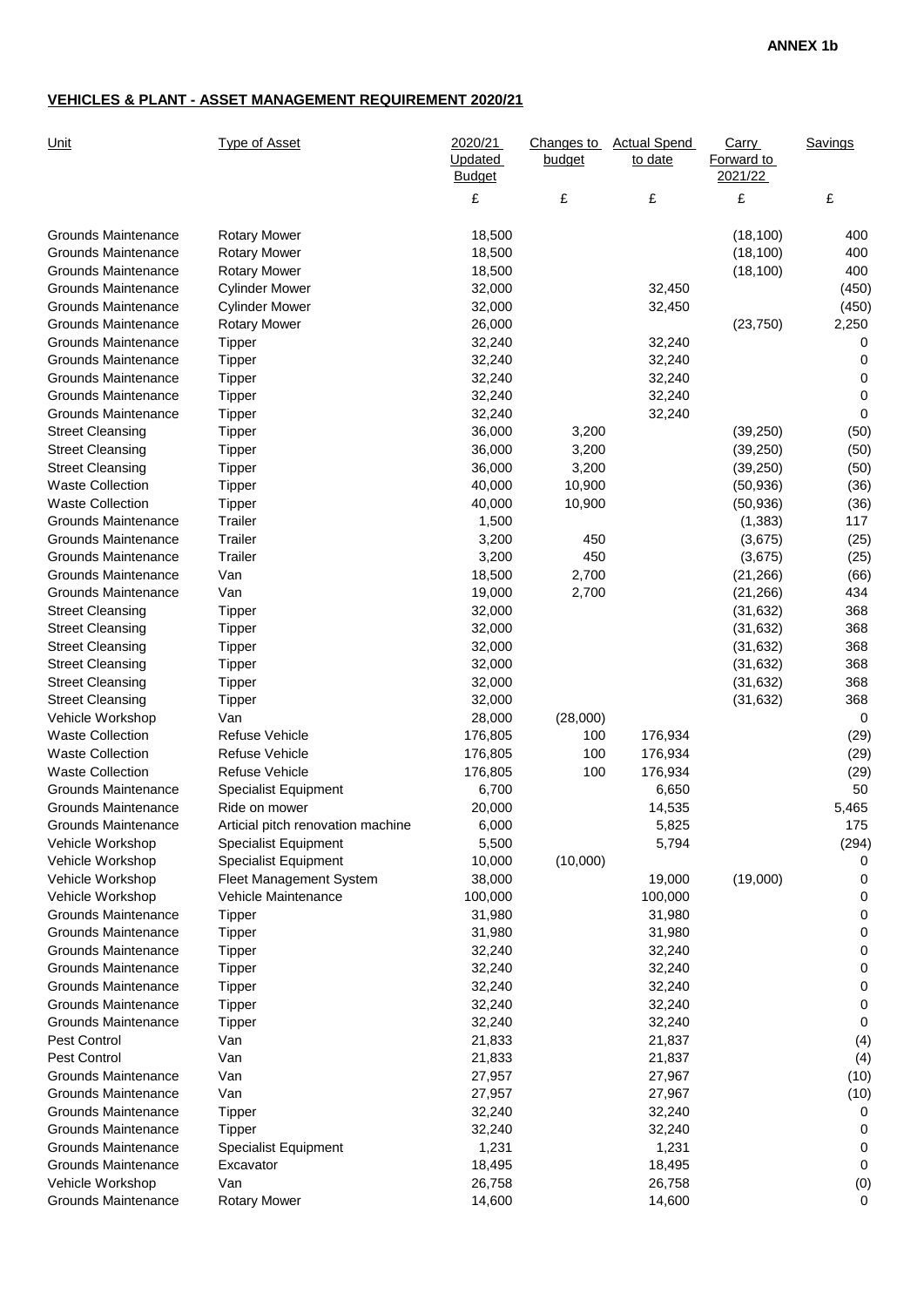### **VEHICLES & PLANT - ASSET MANAGEMENT REQUIREMENT 2020/21**

| Unit                                                  | Type of Asset               | 2020/21<br>Updated<br><b>Budget</b> | Changes to<br>budget | <b>Actual Spend</b><br>to date | Carry<br>Forward to<br>2021/22 | Savings  |
|-------------------------------------------------------|-----------------------------|-------------------------------------|----------------------|--------------------------------|--------------------------------|----------|
|                                                       |                             | £                                   | £                    | £                              | £                              | £        |
| Grounds Maintenance                                   | Fertispread                 | 3,866                               |                      | 3,866                          |                                | 0        |
| Grounds Maintenance                                   | Trailer                     | 1,320                               |                      | 1,320                          |                                | 0        |
| Grounds Maintenance                                   | Trailer                     | 2,562                               |                      | 2,562                          |                                | 0        |
| Grounds Maintenance                                   | Trailer                     | 2,188                               |                      | 2,188                          |                                | 0        |
| Grounds Maintenance                                   | <b>Rotary Mower</b>         | 6.195                               |                      | 6.195                          |                                | 0        |
| Vehicle Workshop                                      | <b>Specialist Equipment</b> | 4,350                               |                      | 4,350                          |                                | 0        |
| Vehicle Workshop                                      | Specialist Equipment        | 29,400                              |                      | 29,400                         |                                | $\Omega$ |
| <b>Total Vehicles &amp; Plant Requirement 2020/21</b> |                             | 1,976,900                           | 0                    | 1,408,913                      | (557, 730)                     | 10,258   |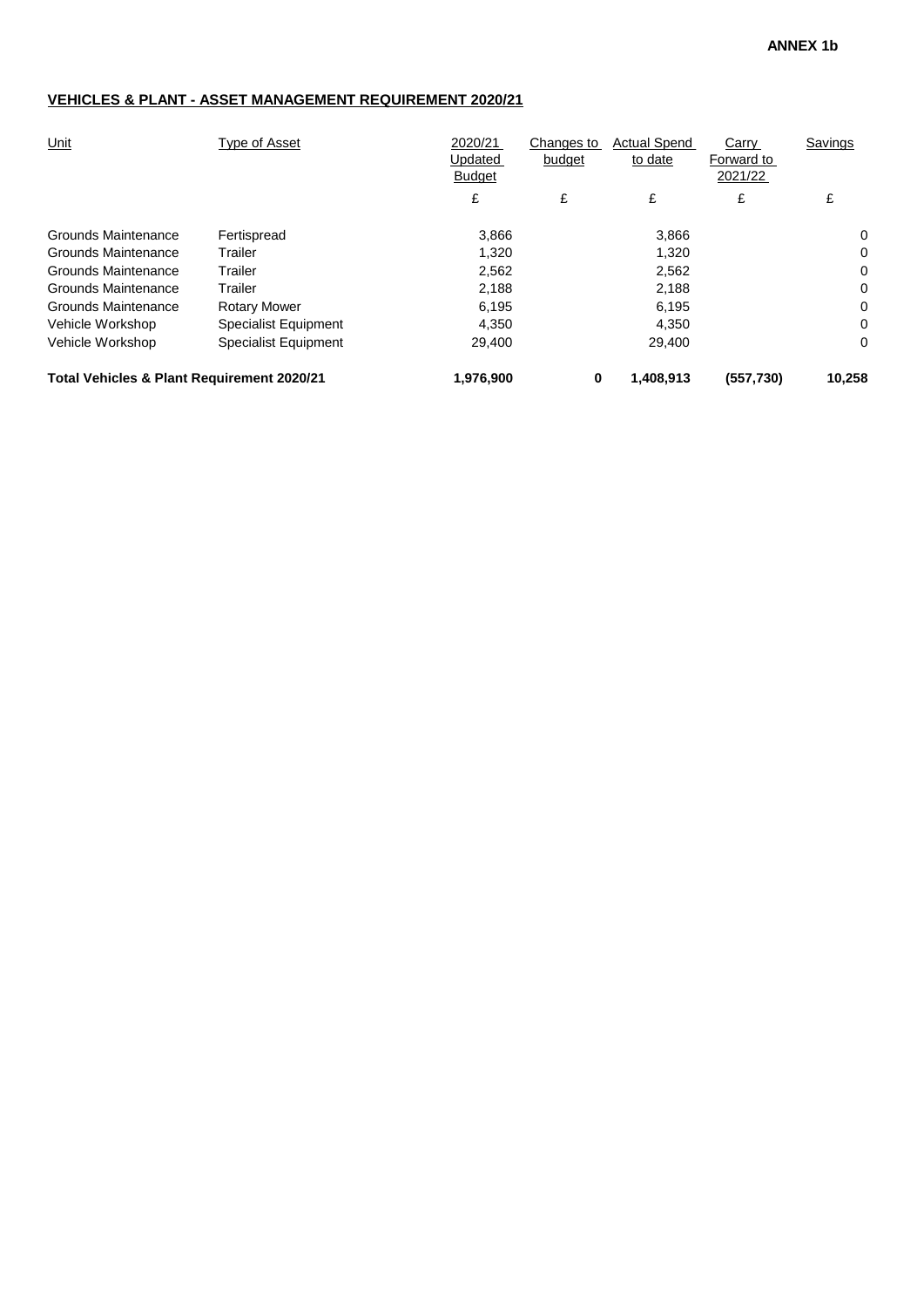## **IT INFRASTRUCTURE - ASSET MANAGEMENT REQUIREMENT 2020/21**

| Description                                 | 2020/21<br>Updated<br><b>Budget</b> | Changes<br>to budget | Actual<br>Spend to<br>date | Carry Forward to<br>2021/22 | Savings |
|---------------------------------------------|-------------------------------------|----------------------|----------------------------|-----------------------------|---------|
|                                             | £                                   |                      |                            | £                           | £       |
| Laptops, PC, Wyse, etc                      | 101,370                             | 1,875                | 42,226                     | (61, 019)                   | 0       |
| Network Refresh Project                     | 75,000                              |                      | 14,089                     | (60, 911)                   | 0       |
| Citrix upgrade                              | 10,000                              |                      | 0                          |                             | 10,000  |
| <b>IDOX Upgrade</b>                         | 17,125                              | (1, 875)             | 13,395                     |                             | 1,855   |
| Capita upgrade                              | 20,000                              |                      | 20,000                     |                             | 0       |
| <b>WUG</b> project                          | 3,479                               |                      | 3,479                      |                             | 0       |
| Apps migrations projects                    | 15,000                              |                      |                            | (15,000)                    | 0       |
| CCTV                                        | 8,000                               |                      |                            | (8,000)                     | 0       |
| Other migrations                            | 1,343                               |                      | 1,343                      |                             | 0       |
| Citrix upgrade                              | 5,126                               |                      | 1,715                      |                             | 3,411   |
| Total IT Infrastructure requirement 2020/21 | 256,443                             | 0                    | 96,247                     | (144, 930)                  | 15,266  |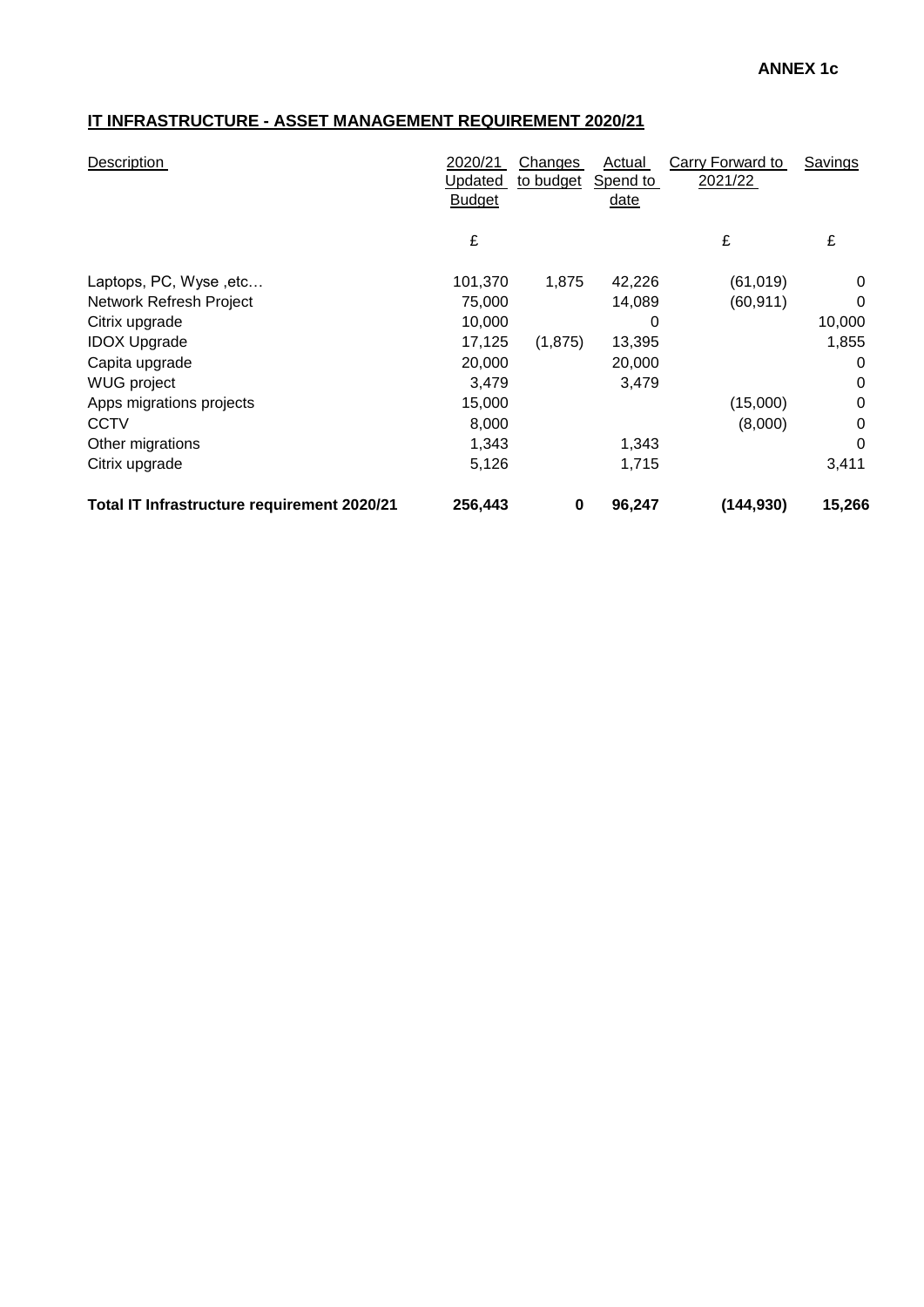## **LAND & BUILDINGS ASSET MANAGEMENT REQUIREMENT 2021/22**

|                                                           | 2021/22<br><b>Budget</b> | <b>Brought</b><br>forward from<br>2020/21 | Updated<br>2021/22<br><b>Budget</b> |
|-----------------------------------------------------------|--------------------------|-------------------------------------------|-------------------------------------|
| <b>Property Name</b>                                      | £                        | £                                         | £                                   |
| <b>Property &amp; Asset Management</b>                    |                          |                                           |                                     |
| 18 Market Place                                           | 25,000                   | 11,259                                    | 36,259                              |
| Abbottswood Sports Pavilion                               | 7,000                    |                                           | 7,000                               |
| <b>Andover Bus Station</b>                                | 9,000                    |                                           | 9,000                               |
| <b>Beech Hurst</b>                                        | 125,000                  | 173,298                                   | 298,298                             |
| <b>Bourne House</b>                                       | 3,000                    |                                           | 3,000                               |
| <b>Broadwater Road Public Convenience</b>                 | 1,500                    |                                           | 1,500                               |
| <b>Bus Shelters</b>                                       | 10,000                   |                                           | 10,000                              |
| <b>Charlton Cemetry Mess Room</b>                         | 1,000                    |                                           | 1,000                               |
| <b>Charlton Sports Centre</b>                             | 30,000                   |                                           | 30,000                              |
| Churchill Bungalow                                        | 15,000                   | 5,000                                     | 20,000                              |
| <b>Crosfield Hall</b>                                     | 10,000                   |                                           | 10,000                              |
| Guildhall                                                 | 3,000                    | 215,471                                   | 218,471                             |
| The Lights                                                | 30,000                   |                                           | 30,000                              |
| London Road Sports Pavilion                               | 51,000                   |                                           | 51,000                              |
| Portway Depot                                             | 24,000                   | 200,237                                   | 224,237                             |
| St Mary's Churchyard                                      | 0                        | 38,983                                    | 38,983                              |
| Stockbridge Public Conveniences                           | 1,000                    |                                           | 1,000                               |
| <b>Union House</b>                                        | 5,000                    |                                           | 5,000                               |
| Various car parks                                         | 5,000                    |                                           | 5,000                               |
| Various - Management Information System                   | 0                        | 5,000                                     | 5,000                               |
| Various - site surveys                                    | 0                        | 47,124                                    | 47,124                              |
| Various sites - EPC outcome works                         | 150,000                  |                                           | 150,000                             |
| <b>Walworth Enterprise Centre</b>                         | 27,500                   | 37,326                                    | 64,826                              |
| <b>Total Property &amp; Asset Management</b>              | 533,000                  | 733,698                                   | 1,266,698                           |
| <b>Community &amp; Leisure</b>                            |                          |                                           |                                     |
| Cemeteries / Memorials                                    | 7,000                    | 8,608                                     | 15,608                              |
| <b>Green Spaces</b>                                       | 467,000                  | 173,597                                   | 640,597                             |
| The Lights                                                | 22,500                   | 9,614                                     | 32,114                              |
| Playgrounds                                               | 50,000                   |                                           | 50,000                              |
| <b>Sports Facilities</b>                                  | 351,550                  | 32,644                                    | 384,194                             |
| <b>Total Community &amp; Leisure</b>                      | 898,050                  | 224,463                                   | 1,122,513                           |
| Total Land & Buildings Requirement for 2021/22            | 1,431,050                | 958,161                                   | 2,389,211                           |
| Reserve list - Scheduling to be agreed:                   |                          |                                           |                                     |
| <b>Property &amp; Asset Management</b>                    |                          |                                           |                                     |
| <b>Beech Hurst</b>                                        | 15,000                   |                                           | 15,000                              |
| Former Magistrates Court, Romsey                          | 35,000                   |                                           | 35,000                              |
| <b>Picket Twenty Sports Pavilion</b>                      | 10,000                   |                                           | 10,000                              |
| Various sites - condition survey outcomes                 | 150,000                  |                                           | 150,000                             |
|                                                           |                          |                                           |                                     |
| <b>Total Property &amp; Asset Management Reserve List</b> | 210,000                  | 0                                         | 210,000                             |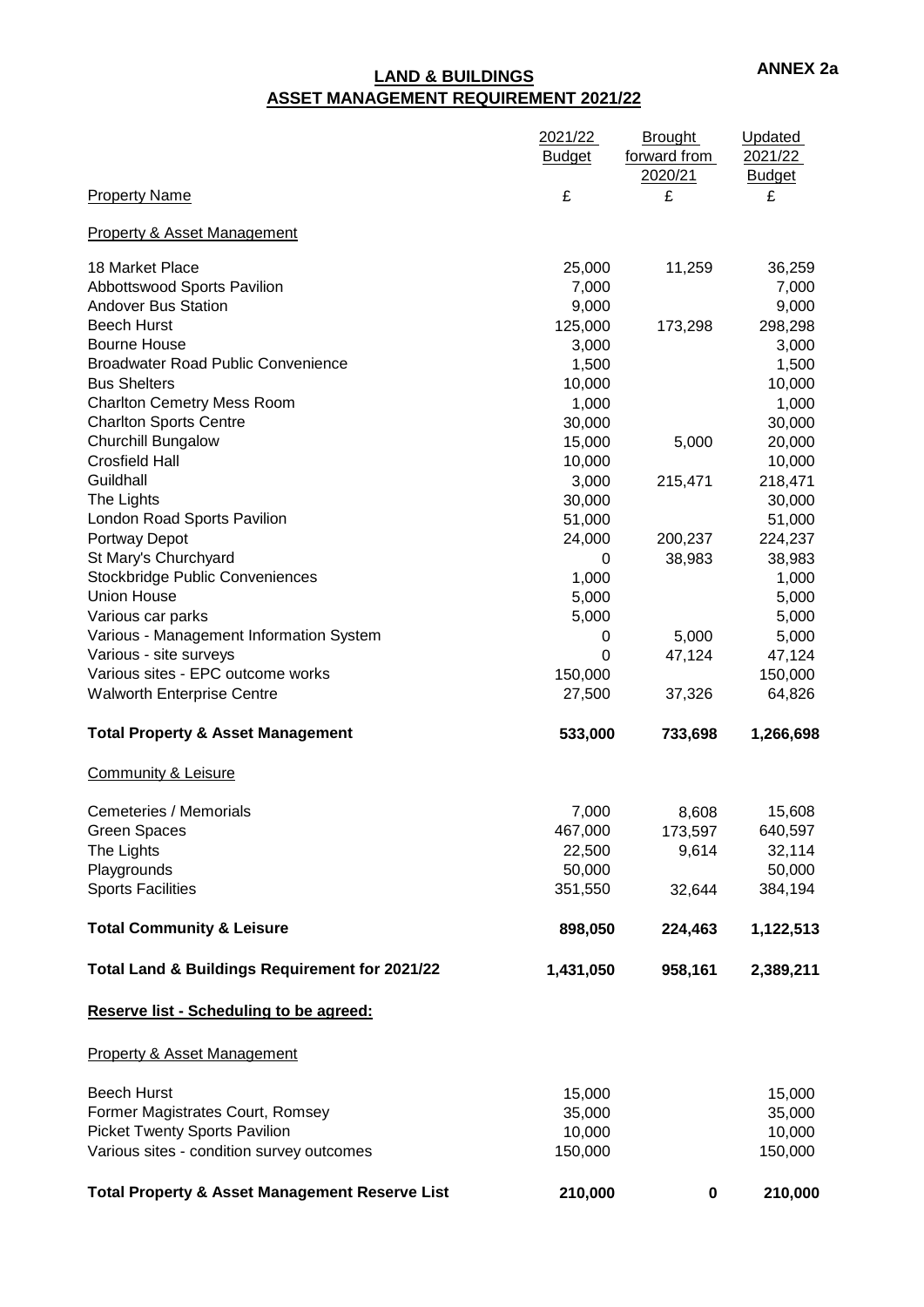# **VEHICLES & PLANT - ASSET MANAGEMENT REQUIREMENT 2021/22**

| Unit                       | <b>Type of Asset</b>    | 2021/22<br><b>Budget</b> | <b>Brought</b><br>forward<br>from<br>2021/22 | <b>Updated</b><br>2021/22<br><b>Budget</b> |
|----------------------------|-------------------------|--------------------------|----------------------------------------------|--------------------------------------------|
|                            |                         | £                        |                                              |                                            |
| <b>Grounds Maintenance</b> | Van                     | 22,000                   |                                              | 22,000                                     |
| <b>Grounds Maintenance</b> | Cultivator/chain harrow | 3,000                    |                                              | 3,000                                      |
| <b>Grounds Maintenance</b> | Roller                  | 2,000                    |                                              | 2,000                                      |
| <b>Grounds Maintenance</b> | <b>Trailer</b>          | 1,200                    |                                              | 1,200                                      |
| <b>Grounds Maintenance</b> | Tractor                 | 95,000                   |                                              | 95,000                                     |
| <b>Grounds Maintenance</b> | Cylinder mower          | 3,700                    |                                              | 3,700                                      |
| <b>Grounds Maintenance</b> | Chain harrow            | 2,500                    |                                              | 2,500                                      |
| <b>Grounds Maintenance</b> | <b>Trailer</b>          | 3,000                    |                                              | 3,000                                      |
| <b>Grounds Maintenance</b> | Cylinder mower          | 20,000                   |                                              | 20,000                                     |
| <b>Waste Collection</b>    | Refuse vehicle          | 180,000                  |                                              | 180,000                                    |
| <b>Waste Collection</b>    | Refuse vehicle          | 180,000                  |                                              | 180,000                                    |
| <b>Waste Collection</b>    | Refuse vehicle          | 180,000                  |                                              | 180,000                                    |
| <b>Grounds Maintenance</b> | Specialist equipment    | 2,500                    |                                              | 2,500                                      |
| <b>Grounds Maintenance</b> | <b>Flail mower</b>      | 16,000                   |                                              | 16,000                                     |
| <b>Grounds Maintenance</b> | <b>Flail mower</b>      | 16,000                   |                                              | 16,000                                     |
| Vehicle Workshop           | Depot Equipment         | 35,000                   |                                              | 35,000                                     |
| <b>Grounds Maintenance</b> | <b>Trailer</b>          | 4,000                    |                                              | 4,000                                      |
| <b>Grounds Maintenance</b> | Rotary mower            | 25,000                   |                                              | 25,000                                     |
| <b>Grounds Maintenance</b> | Rotary mower            | 25,000                   |                                              | 25,000                                     |
| <b>Grounds Maintenance</b> | Flail mower             | 25,000                   |                                              | 25,000                                     |
| Vehicle Workshop           | Vehicle Maintenance     | 100,000                  |                                              | 100,000                                    |
| <b>Grounds Maintenance</b> | <b>Rotary Mower</b>     |                          | 18,100                                       | 18,100                                     |
| <b>Grounds Maintenance</b> | <b>Rotary Mower</b>     |                          | 18,100                                       | 18,100                                     |
| <b>Grounds Maintenance</b> | <b>Rotary Mower</b>     |                          | 18,100                                       | 18,100                                     |
| <b>Grounds Maintenance</b> | <b>Rotary Mower</b>     |                          | 23,750                                       | 23,750                                     |
| <b>Street Cleansing</b>    | Tipper                  |                          | 39,250                                       | 39,250                                     |
| <b>Street Cleansing</b>    | Tipper                  |                          | 39,250                                       | 39,250                                     |
| <b>Street Cleansing</b>    | <b>Tipper</b>           |                          | 39,250                                       | 39,250                                     |
| <b>Waste Collection</b>    | Tipper                  |                          | 50,936                                       | 50,936                                     |
| <b>Waste Collection</b>    | <b>Tipper</b>           |                          | 50,936                                       | 50,936                                     |
| <b>Grounds Maintenance</b> | <b>Trailer</b>          |                          | 1,383                                        | 1,383                                      |
| <b>Grounds Maintenance</b> | <b>Trailer</b>          |                          | 3,675                                        | 3,675                                      |
| <b>Grounds Maintenance</b> | <b>Trailer</b>          |                          | 3,675                                        | 3,675                                      |
| <b>Grounds Maintenance</b> | Van                     |                          | 21,266                                       | 21,266                                     |
| <b>Grounds Maintenance</b> | Van                     |                          | 21,266                                       | 21,266                                     |
| <b>Street Cleansing</b>    | <b>Tipper</b>           |                          | 31,632                                       | 31,632                                     |
| <b>Street Cleansing</b>    | <b>Tipper</b>           |                          | 31,632                                       | 31,632                                     |
| <b>Street Cleansing</b>    | <b>Tipper</b>           |                          | 31,632                                       | 31,632                                     |
| <b>Street Cleansing</b>    | <b>Tipper</b>           |                          | 31,632                                       | 31,632                                     |
| <b>Street Cleansing</b>    | Tipper                  |                          | 31,632                                       | 31,632                                     |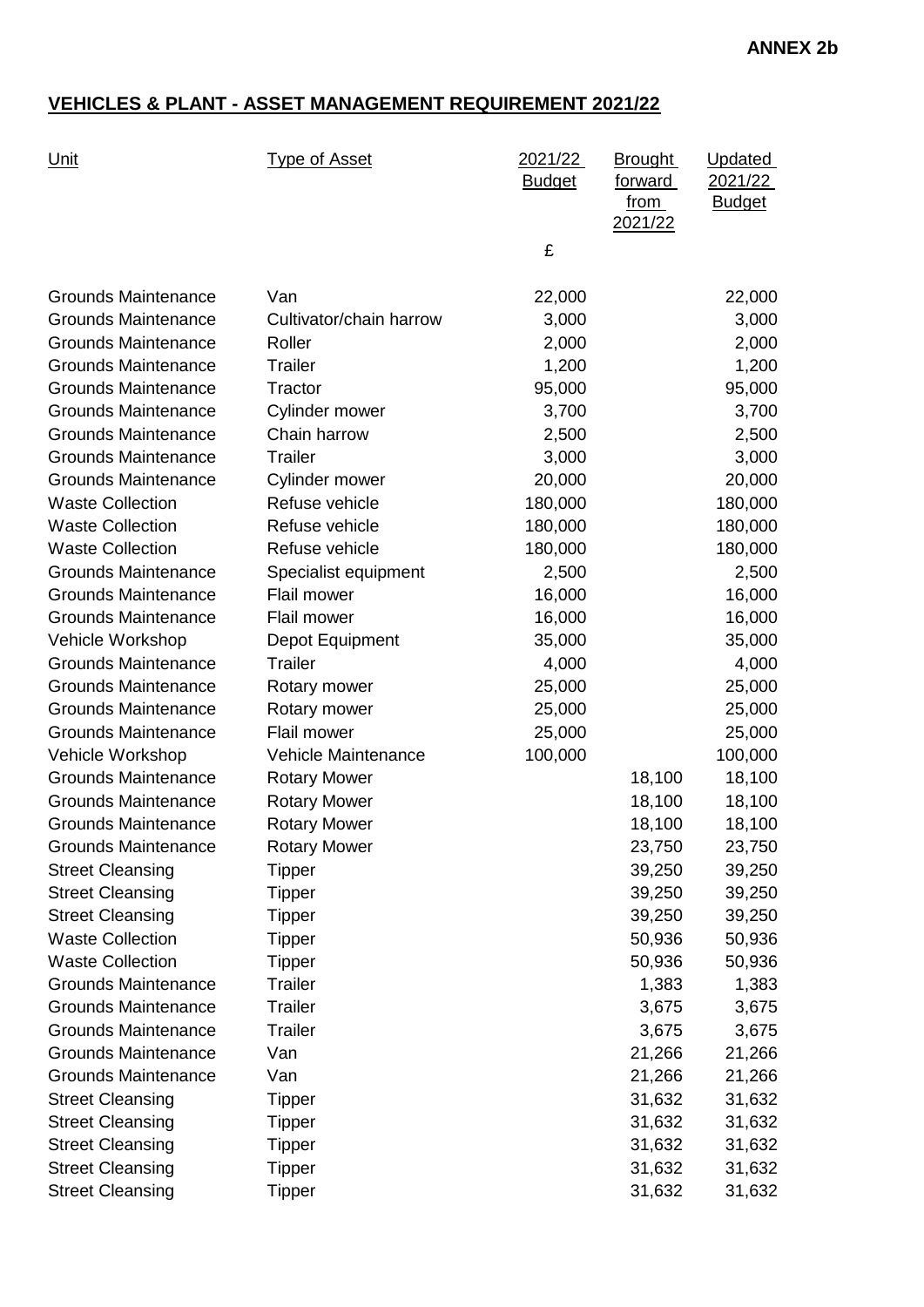# **VEHICLES & PLANT - ASSET MANAGEMENT REQUIREMENT 2021/22**

| Unit                                                  | Type of Asset                  | 2021/22<br><b>Budget</b> | <b>Brought</b><br>forward<br>from<br>2021/22 | <b>Updated</b><br>2021/22<br><b>Budget</b> |
|-------------------------------------------------------|--------------------------------|--------------------------|----------------------------------------------|--------------------------------------------|
|                                                       |                                | £                        |                                              |                                            |
| <b>Street Cleansing</b>                               | <b>Tipper</b>                  |                          | 31,632                                       | 31,632                                     |
| Vehicle Workshop                                      | <b>Fleet Management System</b> |                          | 19,000                                       | 19,000                                     |
| <b>Total Vehicles &amp; Plant Requirement 2021/22</b> |                                | 940,900                  | 557,730                                      | 1,498,630                                  |
| Reserve list - Scheduling to be agreed:               |                                |                          |                                              |                                            |
|                                                       |                                |                          |                                              |                                            |
| <b>Grounds Maintenance</b>                            | Tractor                        | 65,000                   |                                              | 65,000                                     |
| Grounds Maintenance                                   | Tractor                        | 65,000                   |                                              | 65,000                                     |
| <b>Total Vehicles &amp; Plant Reserve List</b>        |                                | 130,000                  | 0                                            | 130,000                                    |